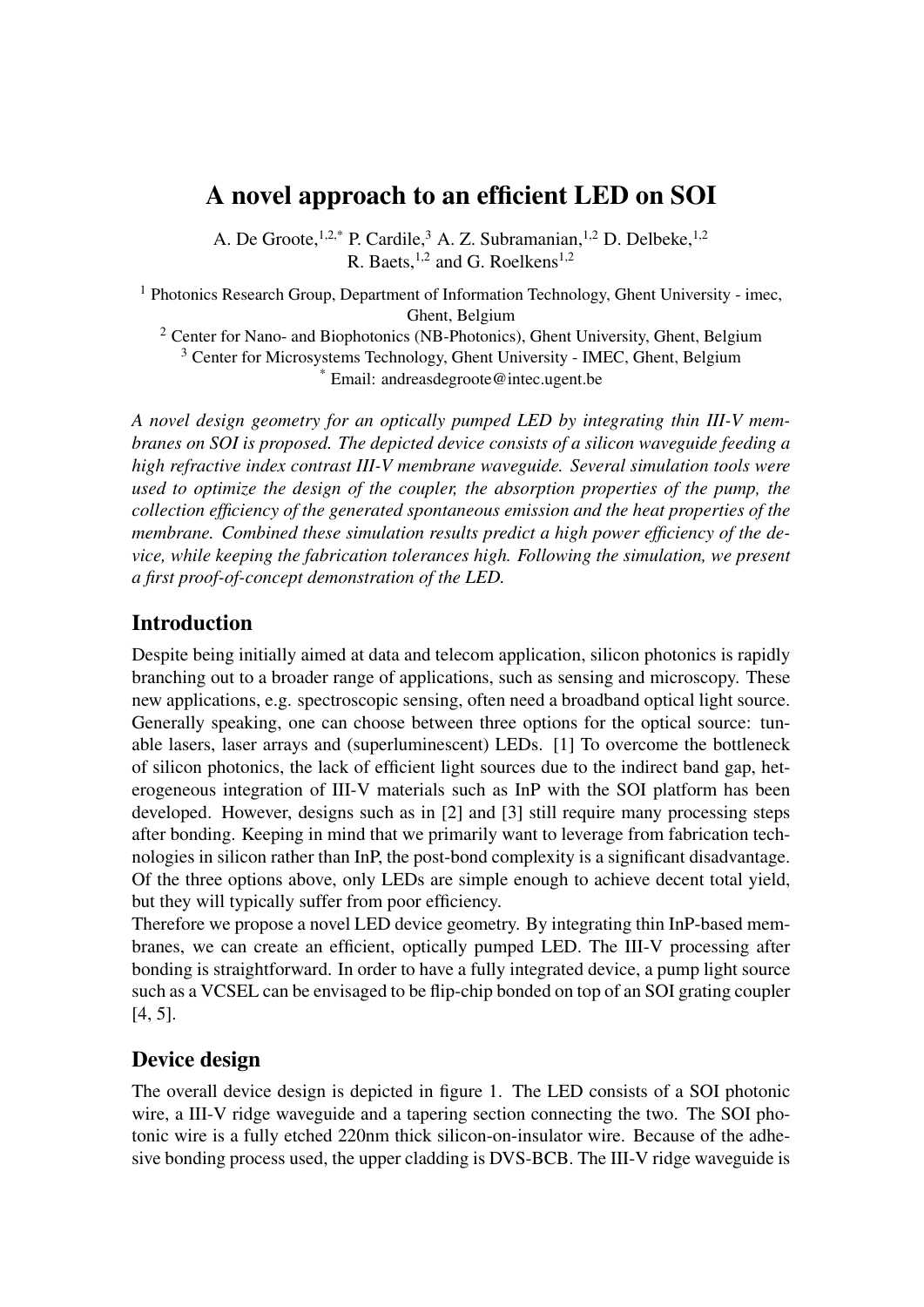

Figure 1: Illustration of the proposed LED structure.

composed of a InP-based 120nm thin membrane, consisting of multiple InGaAsP quantum wells and barriers and two InP SCH layers. The ridge etch goes through the upper SCH and active region. The dimensions and shape of this membrane were chosen such that the optical pump (injected through the silicon waveguide) will be efficiently absorbed and the spontaneous emission will be efficiently collected. A ridge waveguide is preferred over a stripe because of thermal reasons as the lower SCH acts as a heat spreader. Because of the high index contrast in the III-V membrane waveguide, the tapering section can be short  $(18\mu m)$  and fabrication tolerant. We elaborate on the choice of these parameters in the sections below.

The pump and signal in the proposed membrane-LED can be either co-propagating or counter-propagating (so-called transmissive and reflective mode). Since the pump is absorbed very strongly, the carrier concentration will be much higher at the incoming taper than at the end of the III-V waveguide. There will be an optimal length for transmissive mode, as the end of a too long device will be absorbing the signal. Reflective mode Given the strong pump absorption, the carrier concentration will be highest at the incoming taper and lower towards the end of the III-V waveguide due to pump depletion. For the signal in transmission, there will be an optimum length as a very long device may not be pumped completely to transparency and hence absorb the signal. A signal in reflection does not suffer from this drawback, but adds more complexity to the SOI design as one needs a circuit to (de)multiplex the pump and signal.

### *- Efficient pump absorption -*

In optically pumped device it is of paramount importance the pump is well absorbed. Therefore, figure 2 shows the confinement in each quantum well as a function of the membrane height (the quantum barrier thickness was varied). Simulated by FIMMWAVE, we assumed a pump at 1310nm, a membrane width of  $1.5\mu$ m. The black vertical line depicts 120nm, which we used in further simulations.

One can see that there is a clear optimum as a function of membrane thickness, at 115nm. The confinement per well is virtually independent of the number of quantum wells, hence we best put as many quantum wells in the 115nm as possible. We choose 4 quantum wells, which give us a total confinement of 18.4%.

### *- Efficient collection of spontaneous emission -*

The high refractive index contrast waveguide also boosts the collection of spontaneous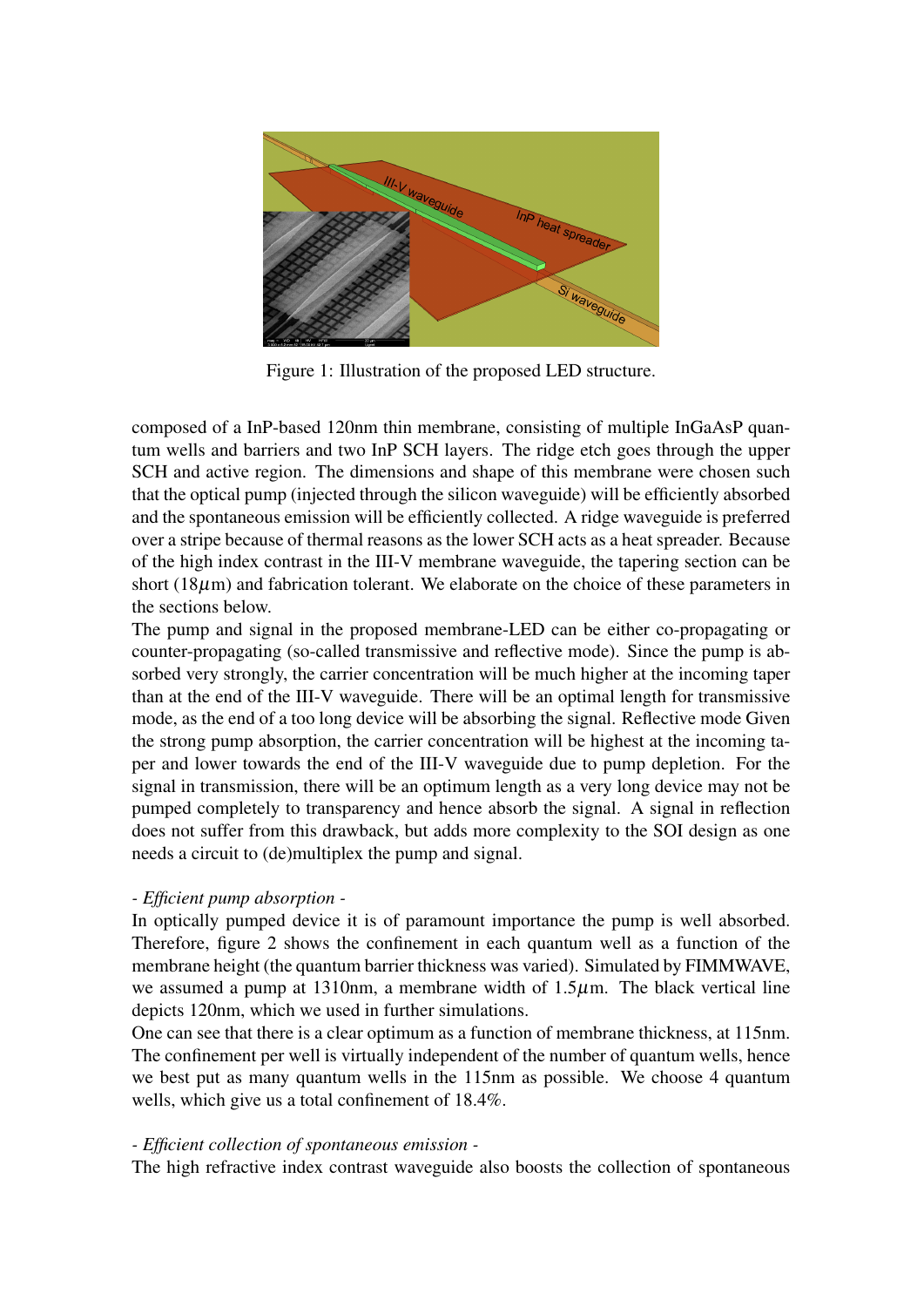



V membrane height.

Figure 2: Confinement as a function of III-Figure 3: Spontaneous emission collection efficiency as a function of III-V membrane height.

emission, which is where the traditional LED loses a lot in efficiency.Figure 3 shows the coupling of a dipole source (1550mn, TE polarization) to the fundamental TE mode, as simulated by Lumerical FDTD Solution. To emulate the multiple uncorrelated recombinations, the result was averaged for different dipole positions.

Again, there is a clear optimum, this time at about 96nm, where 12% of the radiated light is collected in one direction (there is another 12% collected in the reverse propagating mode). At our chosen membrane thickness the collection is slightly lower, at 10%.

#### *- Thermal heatsink -*

To simulate the effect of heat on this small device, we used COMSOL's heat transfer module. We assume the active region to be a source of heat, BCB cladding around the membrane (320nm below and  $2\mu$ m on top), the buried oxide is  $2\mu$ m thick and the silicon substrate at room temperature. A stripe waveguide of 1.5 $\mu$ m wide and 120nm high has a length specific heat resistance of  $76KcmW^{-1}$ . For the same rib waveguide, where the 20nm bottom InP SCH is  $40\mu$ m wide, the length specific heat resistance has reduced to  $45$ Kcm $W^{-1}$ . Hence, although the 20nm thick InP heat spreader has virtually no influence on the optical mode, the thermal resistance has been decreased by 40%.

#### *- Efficient and simple tapering section -*

The thin III-V membrane renders a small effective refractive index of only 2.3 (for a  $1.5\mu$ m wide device). This means that even with a 220nm thick silicon device layer, we can make an efficient, fabrication tolerant taper design, as confirmed in figure 4 with the FIMMPROP module of FIMMWAVE. The III-V tip was chosen 800nm, which is a lot broader than what can be tolerated in other designs in heterogeneous integration. First of all, at longer taper lengths, we can see that the transmission is quasi constant, indicating that the abrupt interfaces such as the taper tips don't induce a lot of loss or higher order modes. Thicker bonding layers offer slightly better transmission, showing still slight influence of the interfaces. The difference is within 0.5dB though. The shorter tapers are of course not adiabatic, which can clearly be seen. Once the taper is longer then  $\pm 10\mu$ m, we come into the adiabatic regime. This means that we can make very short tapers, even as short as 18µm is a safe choice.